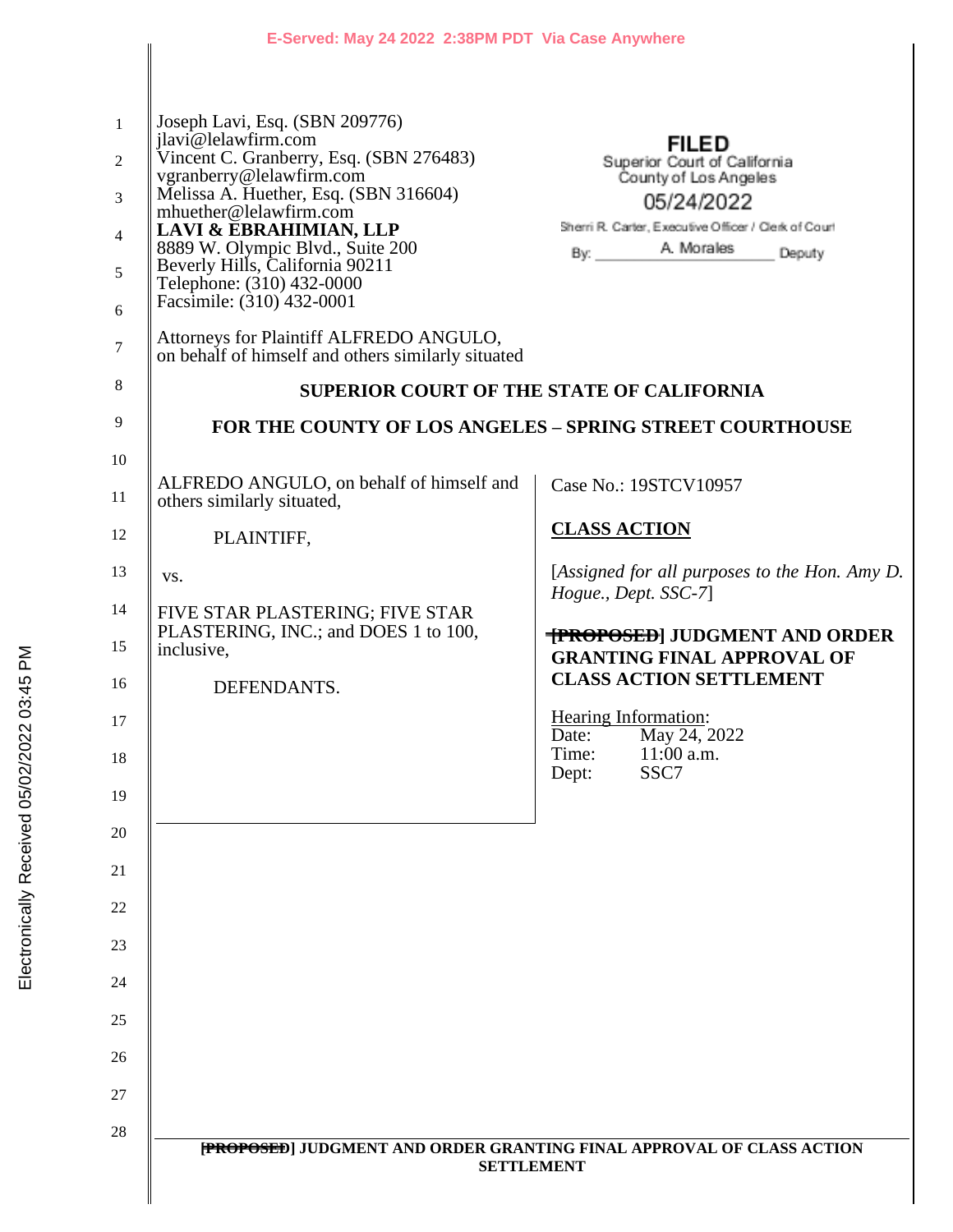| $\mathbf{1}$   | Plaintiff Alfredo Angulo ("Plaintiff") Motion for Final Approval of Class Action Settlement            |  |  |
|----------------|--------------------------------------------------------------------------------------------------------|--|--|
| $\mathfrak{2}$ | and Motion for Award of Attorneys' and Costs with Defendant Five Star Plastering, Inc. (erroneously    |  |  |
| 3              | sued as Five Star Plastering) ("Defendant") came before this Court on May 24, 2022 at 11:00 a.m. in    |  |  |
| $\overline{4}$ | Department SSC7 of Los Angeles County Superior Court, Spring Street Courthouse located at 312          |  |  |
| 5              | North Spring Street, Los Angeles, CA 90012. Having received and considered the amended Joint           |  |  |
| 6              | Stipulation for Class Action and PAGA Settlement and Release ("Settlement"), Plaintiff's Motion for    |  |  |
| $\overline{7}$ | Final Approval of Class Action Settlement, the supporting papers filed by the Parties, the declaration |  |  |
| 8              | of Taylor Mitzner on behalf of Phoenix Settlement Administrators and the evidence and argument         |  |  |
| 9              | received by the Court in conjunction with the Motion for Preliminary Approval of Class Action          |  |  |
| 10             | Settlement and Documents thereto, the Court grants final approval of the Settlement and HEREBY         |  |  |
| 11             | ORDERS AND MAKES THE FOLLOWING DETERMINATION:                                                          |  |  |
| 12             | This Court has jurisdiction over the subject matter of the action and over the Parties,<br>1.          |  |  |
| 13             | including all members of the settlement class.                                                         |  |  |
| 14             | The Court finds that the Class (defined below) is properly certified as a class for<br>2.              |  |  |
| 15             | settlement purposes only:                                                                              |  |  |
| 16             | all persons who worked for Defendant as non-exempt employees in the                                    |  |  |
| 17             | State of California at any time during the period March 29, 2015,                                      |  |  |
| 18             | through April 19, 2021.                                                                                |  |  |
| 19             | The Court appoints Plaintiff Alfredo Angulo as Class Representative for settlement<br>3.               |  |  |
| 20             | purposes only.                                                                                         |  |  |
| 21             | The Court appoints Joseph Lavi, Esq., Vincent C. Granberry, Esq., and Melissa A.<br>4.                 |  |  |
| 22             | Huether, Esq. of Lavi & Ebrahimian, LLP as Class Counsel for settlement purposes only.                 |  |  |
| 23             | 5.<br>The notice provided to the class members conforms with the requirements of                       |  |  |
| 24             | California Code of Civil Procedure section 382, California Civil Code section 1781, California Rules   |  |  |
| 25             | of Court 3.766 and 3.769, the California and United States Constitutions, and any other applicable     |  |  |
| 26             | law, and constitutes the best notice practicable under the circumstances, by providing individual      |  |  |
| 27             | notice to all class members who could be identified through reasonable effort, and by providing due    |  |  |
| 28             |                                                                                                        |  |  |
|                | <b>[PROPOSED]</b> JUDGMENT AND ORDER GRANTING FINAL APPROVAL OF CLASS ACTION<br><b>SETTLEMENT</b><br>1 |  |  |

║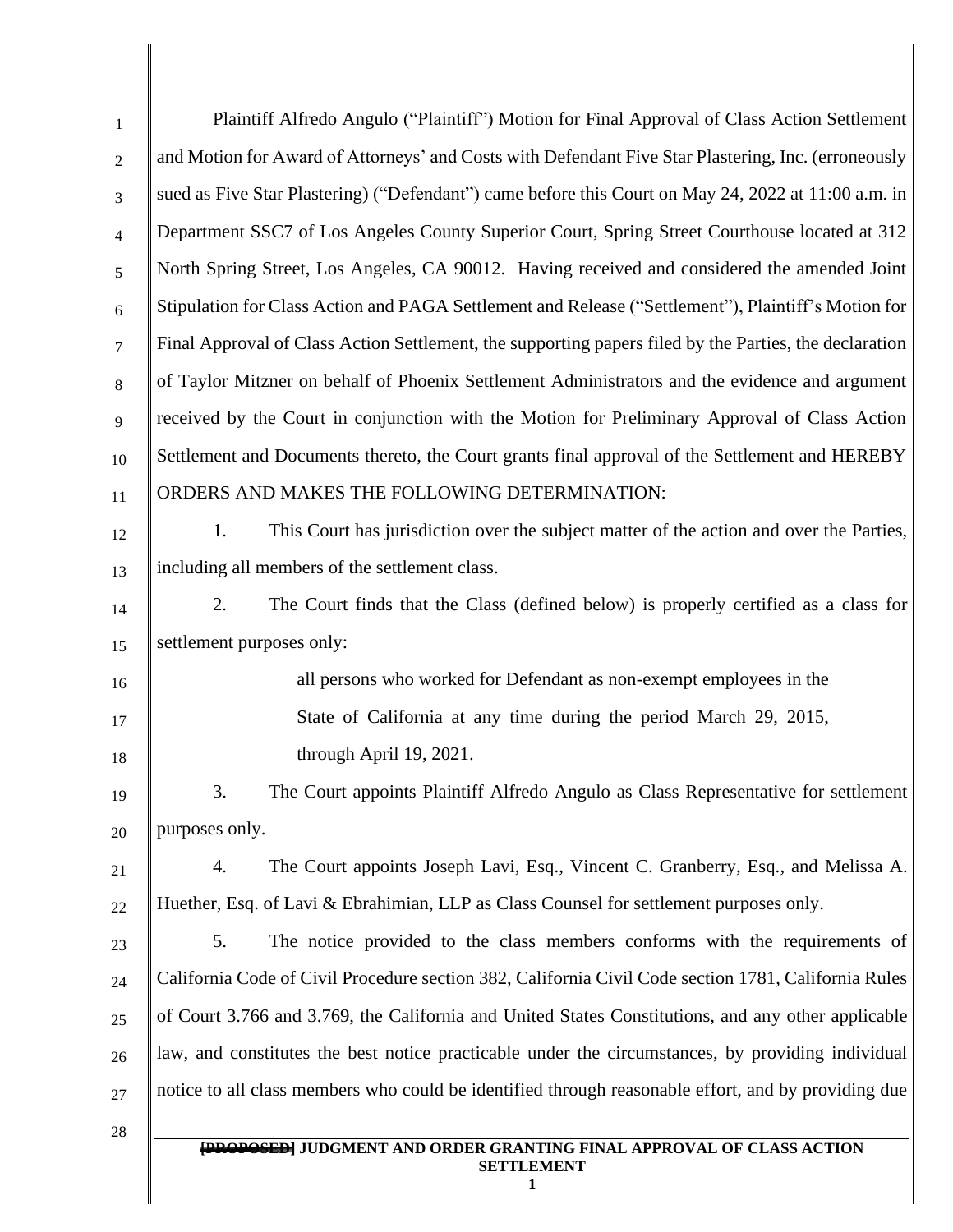1 2 and adequate notice of the proceedings and of the matters set forth therein to the other class members. The notice fully satisfied the requirements of due process.

- 6. The Court finds the settlement was entered into in good faith, that the settlement is fair, reasonable and adequate, and that the settlement satisfies the standards and applicable requirements for final approval of this class action settlement under California law, including the provisions of California Code of Civil Procedure section 382 and California Rules of Court, Rule 3.769.
- 8 9 10 11 12 13 7. The Settlement Agreement is not an admission by Defendant or by any other released party, nor is this Order a finding of the validity of any allegations or of any wrongdoing by Defendant or any other released party. Neither this Order, the Settlement, nor any document referred to herein, nor any action taken to carry out the Settlement, may be construed as, or may be used as, an admission of any fault, wrongdoing, omission, concession, or liability whatsoever by or against Defendants or any of the other released parties.
- 14

3

4

5

6

7

8. No Class Members have objected to the terms of the Settlement.

15

9. No Class Members have requested exclusion from the Settlement.

16 17 18 19 20 21 22 23 24 10. Within ten (10) calendar days following the Effective Date, Defendant shall provide the Gross Settlement Amount and an amount sufficient to pay employer's share of payroll taxes with respect to the wages portion of the Settlement Shares to the Settlement Administrator. Within fifteen (15) calendar days after Defendant funds the Gross Settlement Amount, the Settlement Administrator will pay (a) to Participating Class Members, their Individual Settlement Payments and to Aggrieved Employees, their Individual PAGA Payments; (b) to Plaintiff, the Service Payment, as approved by the Court; (c) to Class Counsel, their Attorneys' Fees and Costs, as approved by the Court; (d) to the Settlement Administrator, the Settlement Administration Expenses, as approved by the Court; and (e) to the LWDA, the LWDA Payment.

25

11. In addition to any recovery that Plaintiff may receive under the Settlement, and in recognition of the Plaintiff's efforts on behalf of the settlement class, the Court hereby approves the

27

28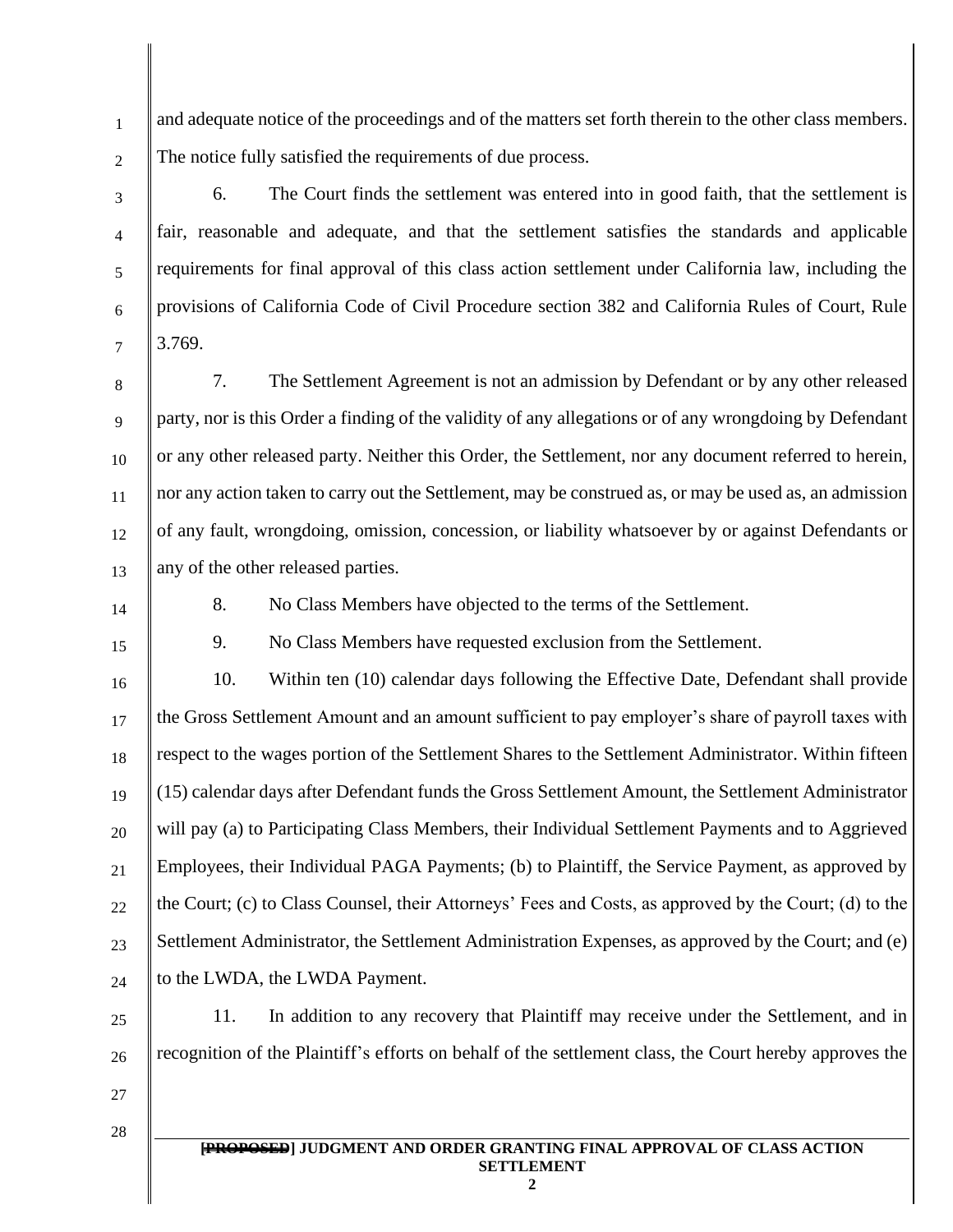1 payment from the Gross Settlement Amount of a Service Payment to Plaintiff in the amount of Eight Thousand Nine Hundred Dollars and Zero Cents (\$8,900.00). Øãq∧ ÅÍ É<del>XECCITE</del>

2 3

4

5

6

7

8

12. The Court approves the payment from the Gross Settlement Amount of attorneys' fees to Class Counsel in the sum of One Hundred Fifty Thousand Dollars and Zero Cents (\$150,000.00), and the reimbursement of litigation expenses in the sum of Ten Thousand Dollars and Zero Cents (\$10,000). Both are reasonable amounts. The reasonableness of the fee award is determined based on a reasonable percentage of a common fund obtained for the class. The court also has considered the lodestar amount. Awarding fees on a percentage basis encourages efficient litigation practices and reflects the actual benefit obtained for the class.

9 10

11

12 13. The Court approves and orders payment from the Gross Settlement Amount in the amount of Nine Thousand Dollars and Zero Cents (\$9,000.00) to Phoenix Settlement Administrators for performance of settlement administration services.

13

14 15 16 17 18 19 14. The Court approves and orders payment from the Gross Settlement Amount in the amount of Thirty Thousand Dollars and Zero Cents (\$30,000.00) attributed to the resolution of the in connection with the Labor Code Private Attorneys General Act of 2004 (Cal. Lab. Code §§ 2698, *et seq.*, "PAGA") claims ("PAGA Payment"). The amount of Twenty-Two Thousand Five Hundred Dollars and Zero Cents (\$22,500.00) is to be paid to the California Labor and Workforce Development Agency ("LWDA"). The amount of Seven Thousand Five Hundred Dollars and No Cents (\$7,500.00) shall be distributed to Aggrieved Employees who worked during the PAGA Period.

20 21 22 23 24 25 15. Settlement checks issued to Participating Class Members remaining uncashed after one hundred and eighty (180) from the date of issuance of the check will be voided. All funds from uncashed checks shall be distributed to the State of California Controller pursuant to the Unclaimed Property Law, Code of Civil Procedure Section 1500, *et seq*. with the identity of the Participating Class Member or Aggrieved Employee to whom the funds belong, to be held for the Participating Class Member pursuant to the California Unclaimed Property Law.

26 27 16. Upon the date the Court enters a judgment order granting final approval of the Settlement and upon full funding of the Gross Settlement Amount, all Class Members who do not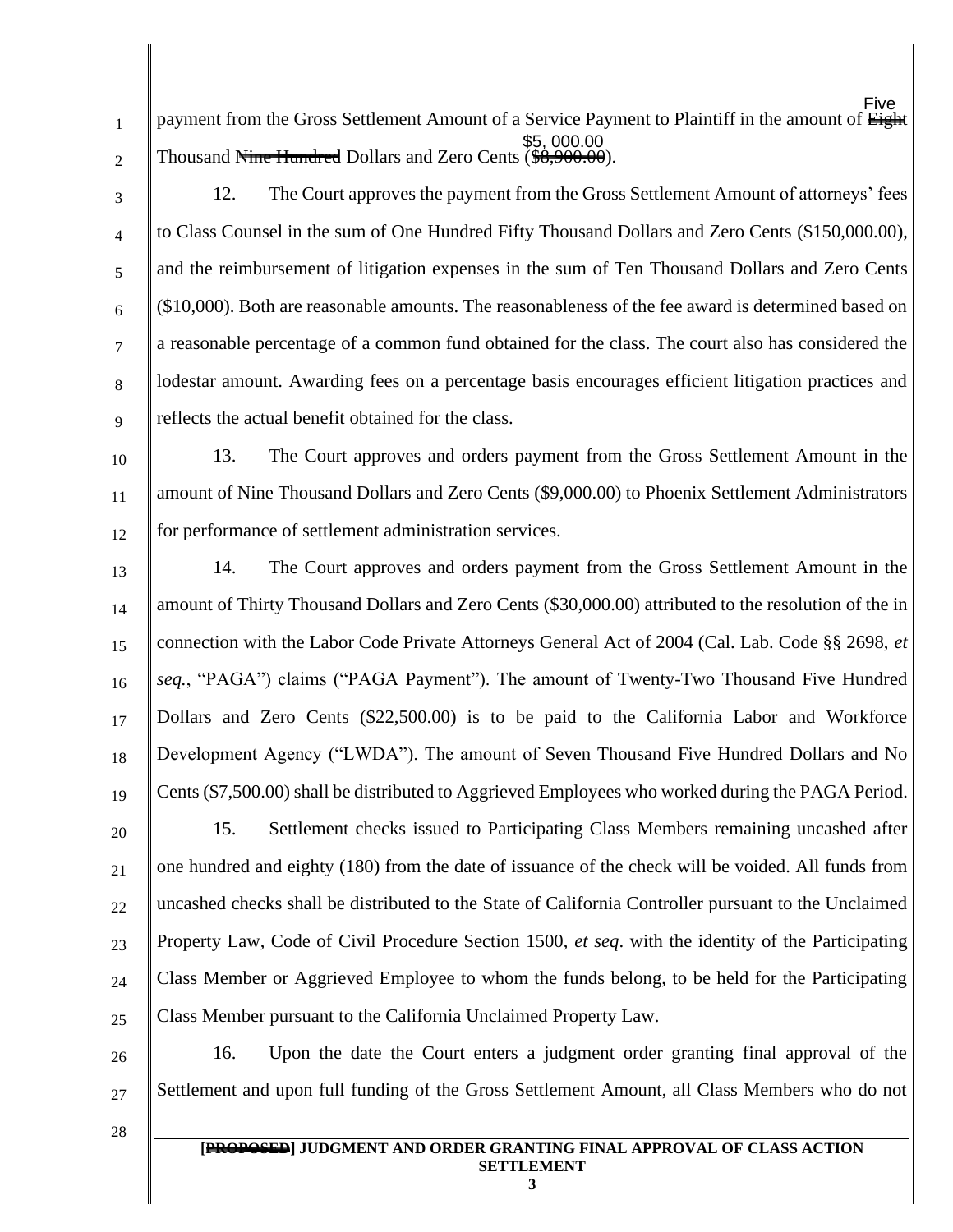1 2 3 4 5 6 7 8 9 10 11 12 13 14 15 16 17 18 19 20 21 22 23 24 25 26 27 timely submit a valid Request for Exclusion do and will be deemed to have fully, finally, and forever released, settled, compromised, relinquished and discharged any and all of the Released Parties of and from any and all claims and causes of action that were asserted or reasonably could have been asserted against Five Star and all of Five Star's current or former parent companies, subsidiary companies and/or related companies, partnerships, joint ventures, and/or staffing agencies, customers, and, with respect to each of them, all of their and/or such related entities' predecessors and successors, and, with respect to each such entity, all of its past, present, and future employees, direct and/or indirect officers, partners, principals, members, managers, consultants, directors, stockholders, owners, including but not limited to Tom Blythe, representatives, assigns, attorneys, agents, insurers, employee benefit programs (and the trustees, administrators, fiduciaries, and insurers of such programs), and any other persons acting by, through, under, or in concert with any of the persons or entities listed herein, and their successors ("Released Parties") in the Operative Complaint, as well as any claims that could have been asserted in the Action based on the facts, legal theories, or causes of action alleged in the Operative Complaint and any actual or proposed amendment thereto, including but not limited to: (a) failure to pay minimum wages for all hours worked; (b) failure to pay overtime wages for all time worked at overtime rate; (c) failure to include all remuneration when calculating the overtime rate of pay; (d) failure to provide compliant meal breaks and to provide premium pay in lieu thereof; (e) failure to provide compliant rest breaks and to provide premium pay in lieu thereof; (f) failure to provide complete, accurate, or properly formatted wage statements; (g) waiting time penalties; (h) unfair business practices claims; (i) PAGA as to said claims and facts alleged in the Operative Complaint; (j) any other claims or penalties under the wage and hour laws pleaded in the Operative Complaint; and (k) all damages, penalties, interest and other amounts recoverable under said causes of action or legal theories of relief under California and federal law, to the extent permissible, including but not limited to the California Labor Code, the applicable Wage Orders, and the California Business and Professions Code section 17200, *et seq*. ("Released Class Claims") during the Class Period. The Released Claims include all claims for compensatory, consequential, incidental, liquidated, punitive, and exemplary damages; restitution; interest; costs and fees;

**[PROPOSED] JUDGMENT AND ORDER GRANTING FINAL APPROVAL OF CLASS ACTION SETTLEMENT**